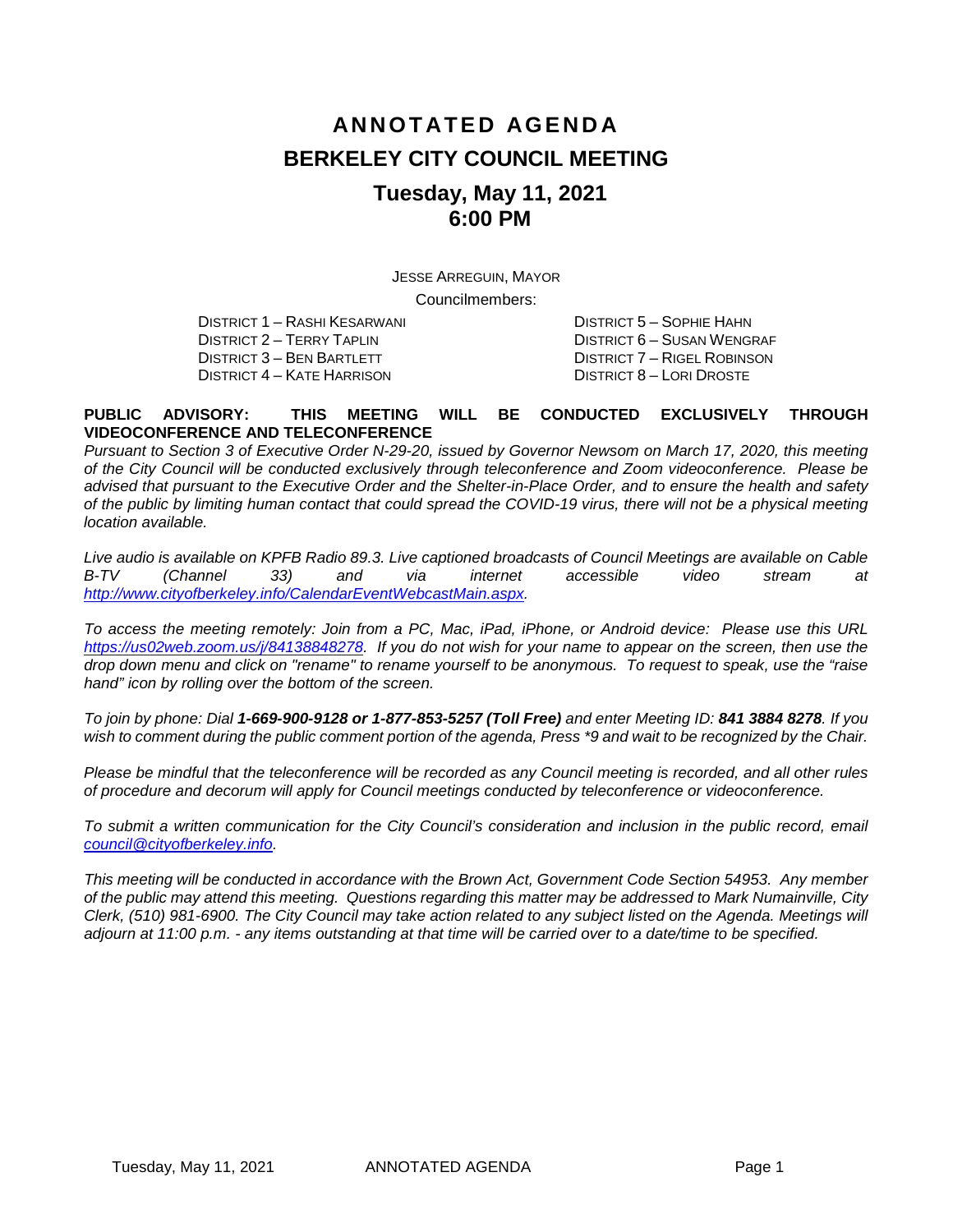# **Preliminary Matters**

**Roll Call:** 6:02 p.m.

**Present:** Kesarwani, Bartlett, Harrison, Hahn, Wengraf, Robinson, Droste, Arreguin

**Absent:** Taplin

Councilmember Taplin present at 6:07 p.m.

#### **Ceremonial Matters:**

- 1. Recognition of Affordable Housing Week
- 2. Recognition of Former Board of Library Trustees Member Judy Hunt
- 3. Adjourned in Memory of Elizabeth Valoma, Cheeseboard Collective Founder
- 4. Adjourned in Memory of Two Victims of a Fatal Vehicle Accident on Marin Avenue

#### **City Manager Comments:**

The City Manager gave a presentation on the process for selecting the next Chief of Police.

#### **Public Comment on Non-Agenda Matters:** 6 speakers.

# **Consent Calendar**

#### **Public Comment on Consent Calendar and Information Items Only:** 9 speakers.

**Action:** M/S/C (Arreguin/Hahn) to accept revised materials from councilmember Harrison on Item 23.

**Vote:** Ayes: Taplin, Bartlett, Harrison, Hahn, Wengraf, Robinson, Droste, Arreguin; Noes – None; Abstain – None; Absent – Kesarwani.

Councilmember Kesarwani absent 6:40 p.m. – 6:43 p.m.

**Action:** M/S/C (Droste/Hahn) to adopt the Consent Calendar in one motion except as indicated.

**Vote:** All Ayes.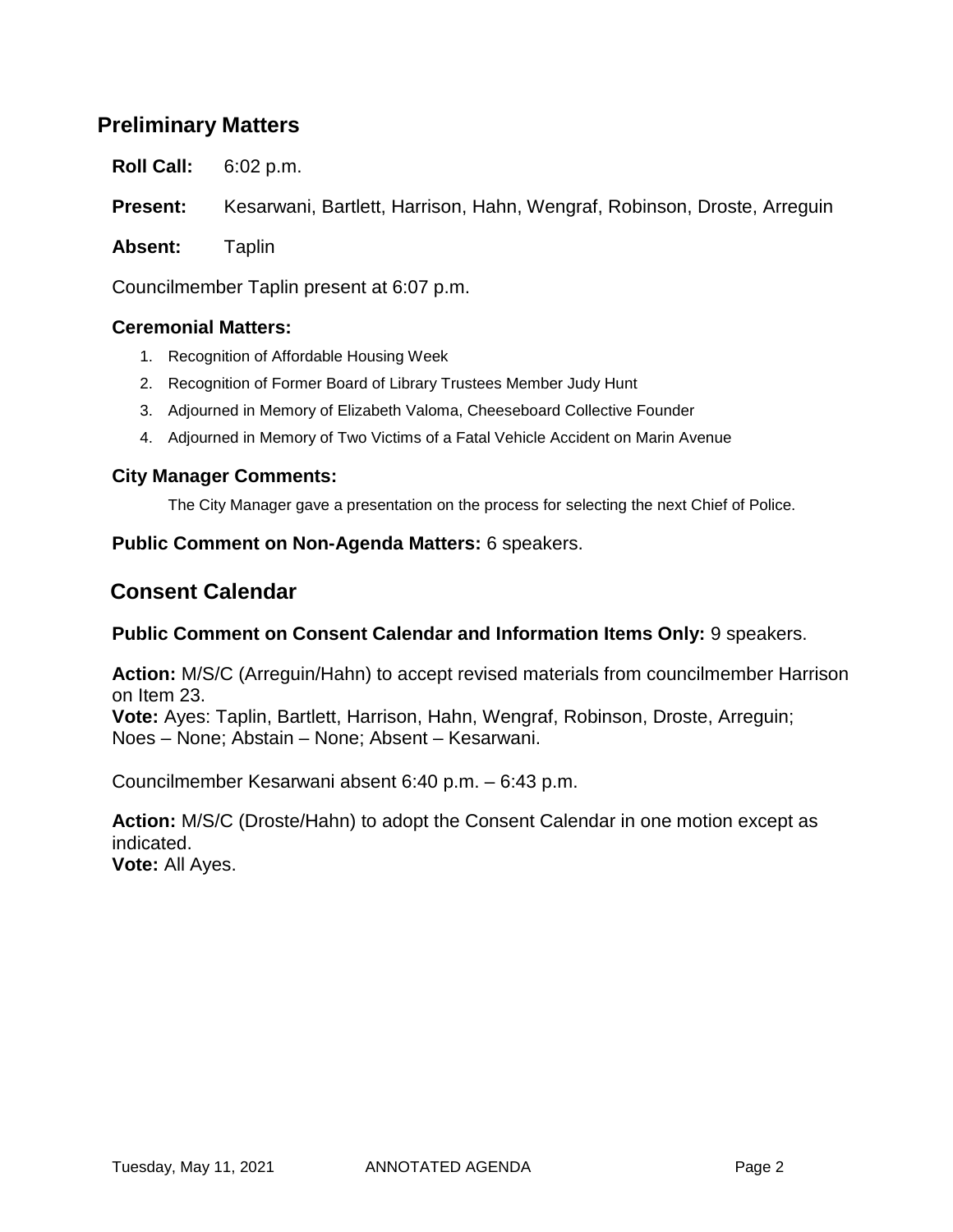# **Consent Calendar**

**1. Adopt an Ordinance Adding Chapter 2.100 to the Berkeley Municipal Code Regulating Police Acquisition and Use of Controlled Equipment** *(Reviewed by the Public Safety Policy Committee)*

**From: Councilmember Harrison (Author), Councilmember Bartlett (Author), Councilmember Taplin (Author), Mayor Arreguin (Co-Sponsor)**

**Recommendation:** Adopt second reading of Ordinance No. 7,760-N.S. adding Chapter 2.100 to the Berkeley Municipal Code to Regulate Police Acquisition and Use of Controlled Equipment.

**First Reading Vote:** All Ayes.

**Financial Implications:** Staff time

Contact: Kate Harrison, Councilmember, District 4, (510) 981-7140 **Action:** Adopted second reading of Ordinance No. 7,760-N.S.

# **2. Amendment: FY 2021 Annual Appropriations Ordinance From: City Manager**

**Recommendation:** Adopt first reading of an Ordinance amending the FY 2021 Annual Appropriations Ordinance No. 7,748-N.S. for fiscal year 2021 based upon recommended re-appropriation of committed FY 2020 funding and other adjustments in the amount of \$76,221,382 (gross) and \$51,227,368 (net).

**Financial Implications:** See report

Contact: Rama Murty, Budget Office, (510) 981-7000 **Action:** Adopted first reading of Ordinance No. 7,761-N.S. Second reading scheduled for May 25, 2021.

#### **3. Formal Bid Solicitations and Request for Proposals Scheduled for Possible Issuance After Council Approval on May 11, 2021 From: City Manager**

**Recommendation:** Approve the request for proposals or invitation for bids (attached to staff report) that will be, or are planned to be, issued upon final approval by the requesting department or division. All contracts over the City Manager's threshold will be returned to Council for final approval.

**Financial Implications:** Various Funds - \$1,800,000 Contact: Henry Oyekanmi, Finance, (510) 981-7300 **Action:** Approved recommendation.

# **4. Contract: The Wright Institute for Mental Health Counseling for Older Adults From: City Manager**

**Recommendation:** Adopt a Resolution authorizing the City Manager or her designee to enter into an expenditure contract and any amendments or extensions thereto with The Wright Institute for the term July 1, 2021 to June 30, 2022 with two additional one (1)-year renewal options, for an expenditure not to exceed \$300,000 to fund the cost of providing mental health counseling services to older adults in the Berkeley community.

### **Financial Implications:** See report

Contact: Paul Buddenhagen, City Manager's Office, (510) 981-7000 **Action:** Adopted Resolution No. 69,834–N.S.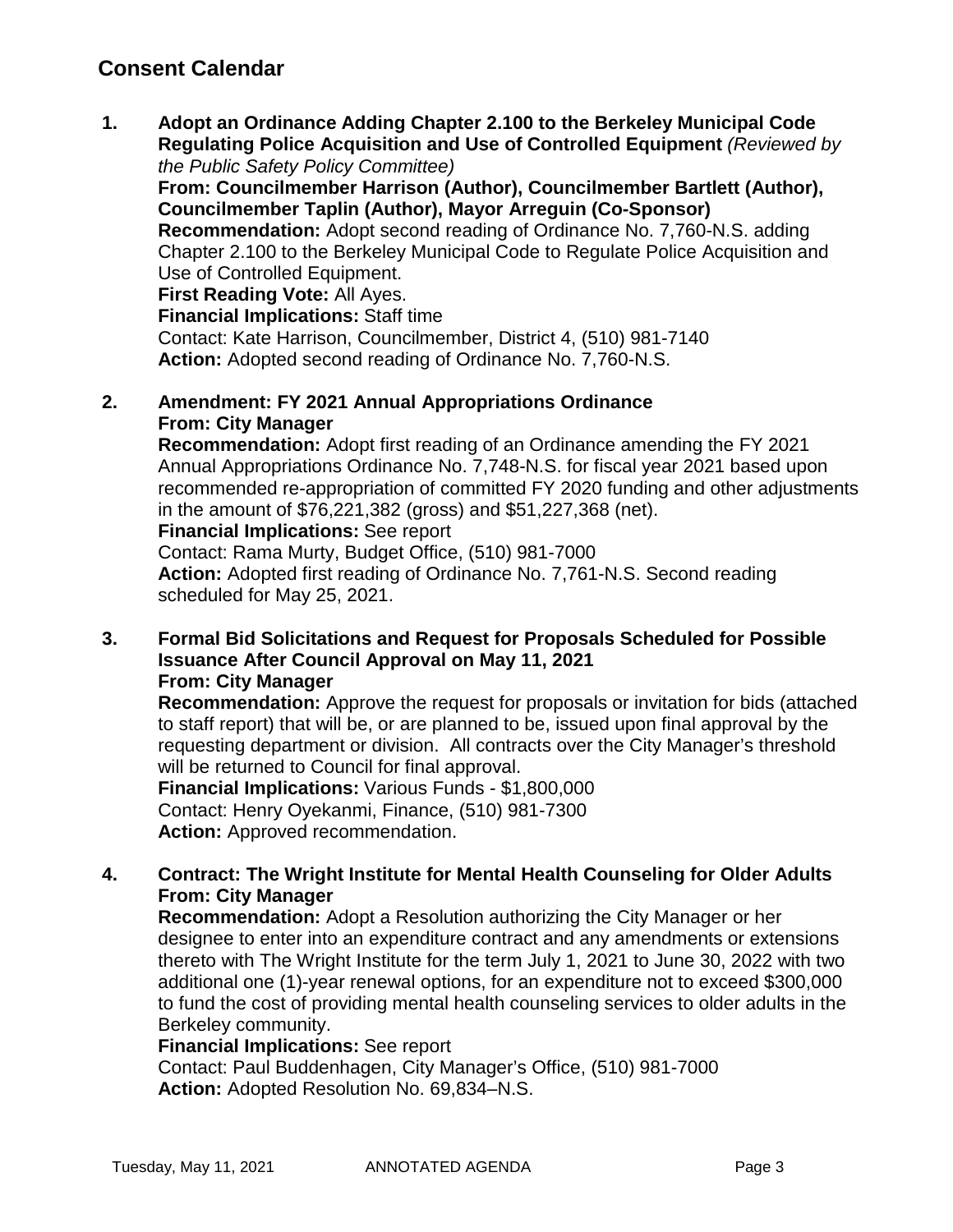# **5. Contract No. 110062 Amendment: Pacific Site Management for Landscaping Services**

# **From: City Manager**

**Recommendation:** Adopt a Resolution authorizing the City Manager or her designee to execute an amendment to Contract No. 110062 with Pacific Site Management for landscaping services adding \$146,304 for a total not to exceed amount of \$355,822 ending June 30, 2022.

**Financial Implications:** Various Funds - \$146,304

Contact: Lisa Warhuus, Health, Housing, and Community Services, (510) 981-5400 **Action:** Adopted Resolution No. 69,835–N.S.

# **6. Contract No. 32000240 Amendment: Berkeley Unified School District for Mental Health MHSA-Funded Programs**

# **From: City Manager**

**Recommendation:** Adopt a Resolution authorizing the City Manager or her designee to execute an amendment to Contract No. 32000240 with Berkeley Unified School District (BUSD) to provide Mental Health Services Act (MHSA) funded programs in local schools through June 30, 2021 in an amount not to exceed \$637,778. This amendment will add one year to the contract term and \$245,000 in funding.

**Financial Implications:** Mental Health Services Act Fund - \$245,000 Contact: Lisa Warhuus, Health, Housing, and Community Services, (510) 981-5400 **Action:** Adopted Resolution No. 69,836–N.S.

# **7. Contract No. 32000236 Amendment: GoGoGrandparent Technologies for Provision of Transportation Services for Seniors and the Disabled From: City Manager**

**Recommendation:** Adopt a Resolution authorizing the City Manager or her designee to execute an amendment to Contract No. 32000236 with GoGoGrandparent Technologies to add \$55,000 to the original amount for a total not to exceed amount of \$90,000 for the period of July 1, 2021 through June 30, 2022 for the provision of a 24/7 call center to arrange rides with Uber and Lyft for customers of Aging Services Division's Berkeley Rides for Seniors & the Disabled program. **Financial Implications:** Measure BB Direct Local Distribution Fund - \$55,000 Contact: Lisa Warhuus, Health, Housing, and Community Services, (510) 981-5400 **Action:** Adopted Resolution No. 69,837–N.S.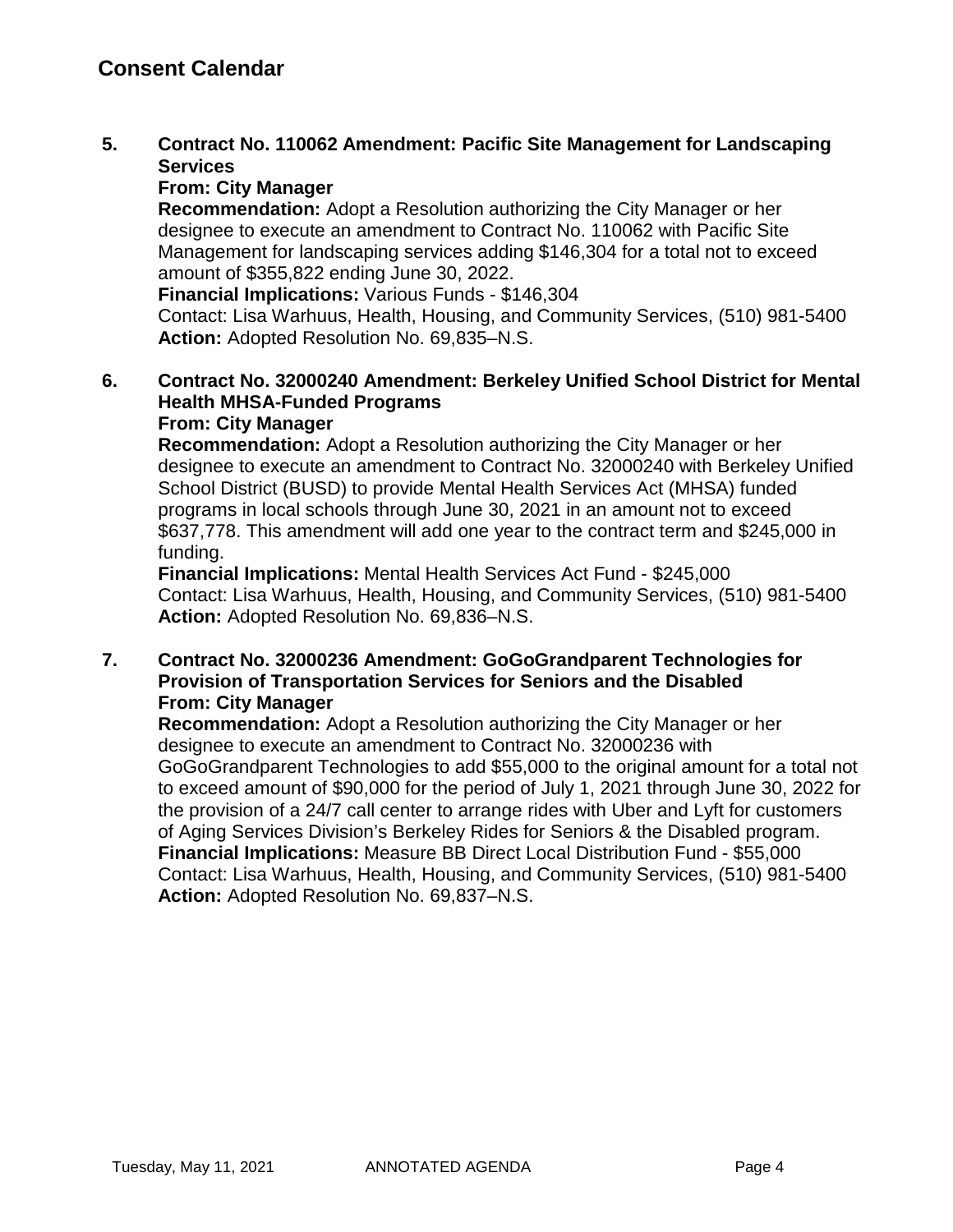# **8. Revenue Grant Agreements: Funding Support from Alameda County to Conduct Public Health Services**

# **From: City Manager**

**Recommendation:** Adopt four Resolutions authorizing the City Manager or her designee to submit grant agreements to Alameda County, to accept the grants, and execute any resultant revenue agreements and amendments to conduct public health promotion, protection, and prevention services for the following four revenue agreements:

1. Foster Care Program in the projected amount of \$93,187 for FY 2022.

2. Berkeley High School and Berkeley Technology Academy Health Center Programs in the projected amount of \$178,778 for FY 2022.

3. School Linked Health Services Program (Measure A Funding) in the projected amount of \$193,175 for FY 2022.

4. Tobacco Prevention Program in the projected amount of \$76,290 for FY 2022. **Financial Implications:** See report

Contact: Lisa Warhuus, Health, Housing, and Community Services, (510) 981-5400 **Action:** Adopted Resolution No. 69,838–N.S. (Foster); Resolution No. 69,839–N.S. (BHS/BTAHC); Resolution No. 69,840–N.S. (Linked); and Resolution No. 69,841– N.S. (Tobacco).

# **9. Revenue Grant Agreements: Funding Support from Essential Access Health to Conduct Public Health Services**

# **From: City Manager**

**Recommendation:** Adopt a Resolution authorizing the City Manager or her designee to submit a grant application to Essential Access Health, to accept the grant, execute any resultant revenue agreement and amendment, and implement the projects and appropriation of funding for related expenses to conduct public health promotion, protection, and prevention services for the Essential Access Health revenue agreement in the projected amount of \$180,000 for April 1, 2021 to March 30, 2022.

### **Financial Implications:** See report

Contact: Lisa Warhuus, Health, Housing, and Community Services, (510) 981-5400 **Action:** Adopted Resolution No. 69,842–N.S.

#### **10. Salary: Accountant II Internal Alignment From: City Manager**

**Recommendation:** Adopt a Resolution amending Resolution No. 68,626 N.S. Classification and Salary Resolution for Service Employees International Union Local 1021 Community Services and Part-Time Recreation Leaders Association, to increase the salary range for Accountant II, 6.8%, to an hourly salary range of \$45.6375 - \$54.1916 effective March 30, 2021.

### **Financial Implications:** See report.

Contact: LaTanya Bellow, Human Resources, (510) 981-6800 **Action:** Adopted Resolution No. 69,843–N.S.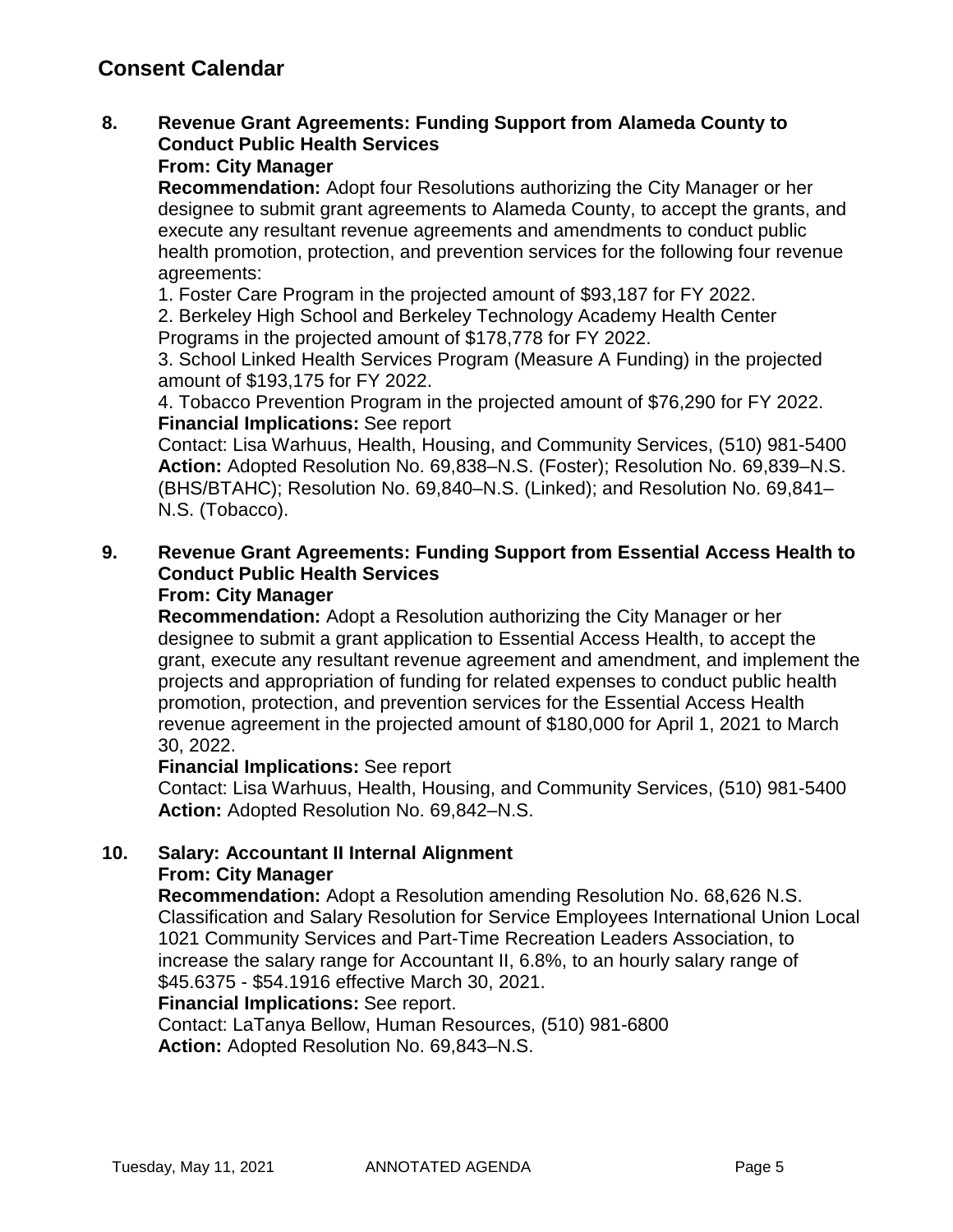# **Consent Calendar**

#### **11. Contract: Digital Hands for Cybersecurity Event Monitoring and Security Information and Event Management (SIEM) From: City Manager**

**Recommendation:** Adopt a Resolution authorizing the City Manager to enter into a contract and subsequent amendments with Digital Hands, for Cybersecurity Event Monitoring and Security Information and Event Management (SIEM) services, increasing the previously authorized contract amount by \$209,980 for a revised not to exceed amount of \$614,980, and a term from May 14, 2021 to June 30, 2024. **Financial Implications:** Various Funds - \$209,980

Contact: Savita Chaudhary, Information Technology, (510) 981-6500 **Action:** Adopted Resolution No. 69,844–N.S.

#### **12. Mills Act Contract – 1 Orchard Lane From: City Manager**

**Recommendation:** Adopt a Resolution authorizing the City Manager to enter into a Mills Act contract with Gregory LeBlanc for the City Landmark property at 1 Orchard Lane.

**Financial Implications:** See report

Contact: Jordan Klein, Planning and Development, (510) 981-7400 **Action:** Adopted Resolution No. 69,845–N.S.

#### **13. Mills Act Contract – 1581 Le Roy Avenue From: City Manager**

**Recommendation:** Adopt a Resolution authorizing the City Manager to enter into a Mills Act contract with Samuli Seppälä for the City Landmark property at 1581 Le Roy Avenue.

**Financial Implications:** See report

Contact: Jordan Klein, Economic Development, (510) 981-7530 **Action:** Adopted Resolution No. 69,846–N.S.

#### **14. Amending the 1956 Maintenance Agreement with Caltrans and Transfer of Property for I-80 Gilman Interchange Project From: City Manager**

**Recommendation:** Adopt two resolutions authorizing the City Manager to: 1. Negotiate and execute an amendment to the 1956 Freeway Maintenance Agreement between City of Berkeley and Caltrans to include planned new I-80/Gilman Interchange facilities; and

2. Transfer two portions of the City's right of way on Gilman Street to Caltrans under Section 83 of Streets and Highway Code.

### **Financial Implications:** See report

Contact: Liam Garland, Public Works, (510) 981-6300

**Action:** Adopted Resolution No. 69,847–N.S. (Agreement); and Resolution No. 69,848–N.S. (Transfer).

# **Council Consent Items**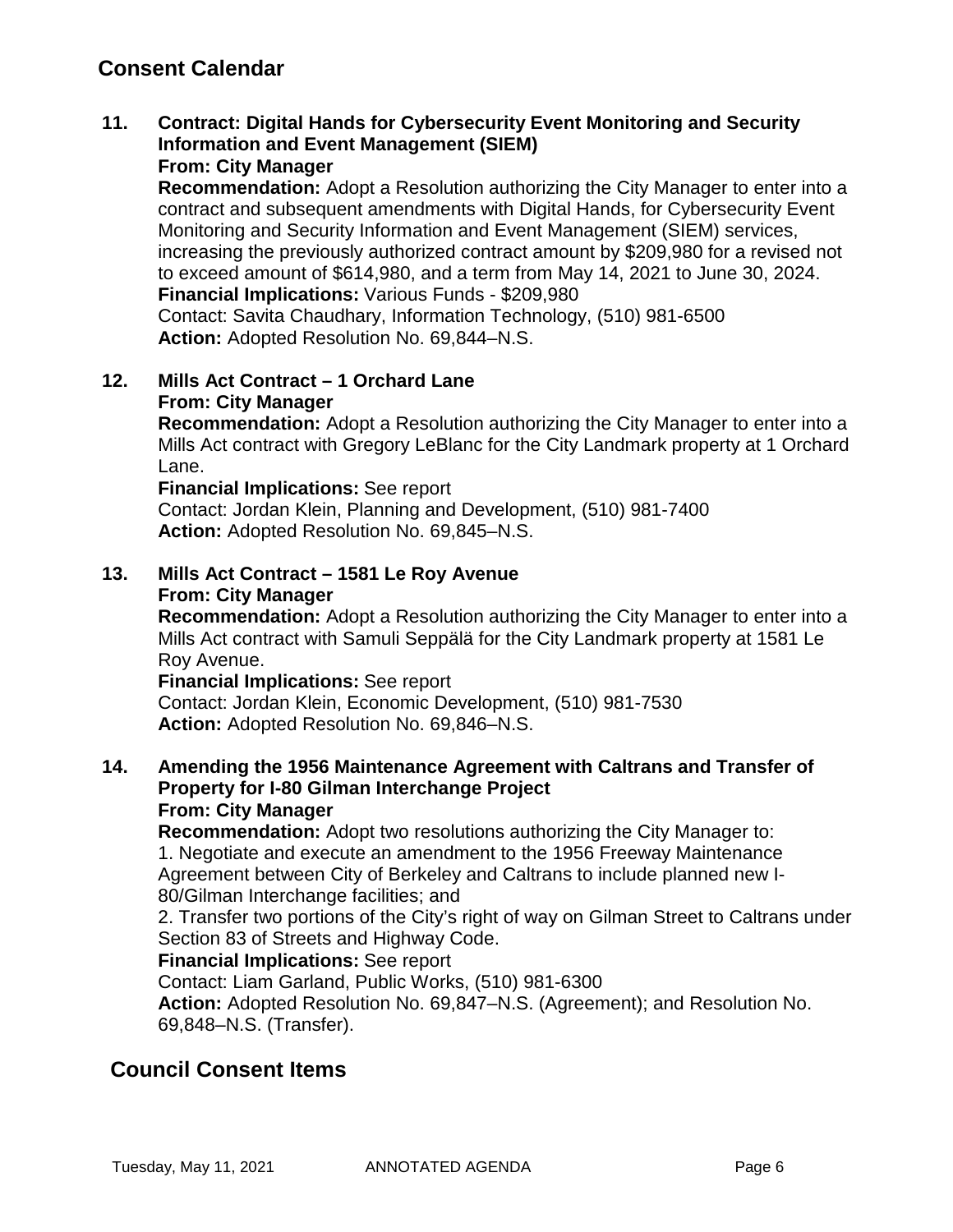## **15. Support of AB 550 – Speed Safety Cameras**

**From: Mayor Arreguin (Author), Councilmember Droste (Co-Sponsor), Councilmember Bartlett (Co-Sponsor), Councilmember Robinson (Co-Sponsor) Recommendation:** Adopt a Resolution in support of AB 550 (Chiu), which would establish guidelines to pilot speed safety programs on dangerous local streets and active state or local work zones, and requesting that Berkeley be included as one of the pilot cities in the bill. Send a copy of the Resolution to Assemblymembers David Chiu and Buffy Wicks, State Senator Nancy Skinner and Governor Gavin Newsom. **Financial Implications:** None

Contact: Jesse Arreguin, Mayor, (510) 981-7100 **Action:** Adopted Resolution No. 69,849–N.S.

**16. Support of AB 43 – Safe Streets and Work Zones Act of 2021 From: Mayor Arreguin (Author), Councilmember Wengraf (Co-Sponsor), Councilmember Hahn (Co-Sponsor), Councilmember Kesarwani (Co-Sponsor) Recommendation:** Adopt a Resolution in support of AB 43 (Friedman), which gives local jurisdictions more flexibility in reducing speed limits on streets with a high rate of injuries and fatalities. Send a copy of the Resolution to Assemblymembers Laura Friedman and Buffy Wicks, State Senator Nancy Skinner, and Governor Gavin Newsom.

#### **Financial Implications:** None

Contact: Jesse Arreguin, Mayor, (510) 981-7100 **Action:** Adopted Resolution No. 69,850–N.S.

### **17. Support of AB 629 - Seamless and Resilient Transit Act**

**From: Mayor Arreguin (Author), Councilmember Kesarwani (Co-Sponsor) Recommendation:** Adopt a Resolution in support of AB 629 (Chiu), which would require the Metropolitan Transportation Commission to designate transit priority corridors to support fast and reliable transit service and to create a pilot of a multioperator transit fare pass. Send a copy of the Resolution to Assemblymembers David Chiu and Buffy Wicks, State Senator Nancy Skinner and Governor Gavin Newsom.

### **Financial Implications:** None.

Contact: Jesse Arreguin, Mayor, (510) 981-7100

**Action:** Councilmember Harrison added as a co-sponsor. Adopted Resolution No. 69,851–N.S.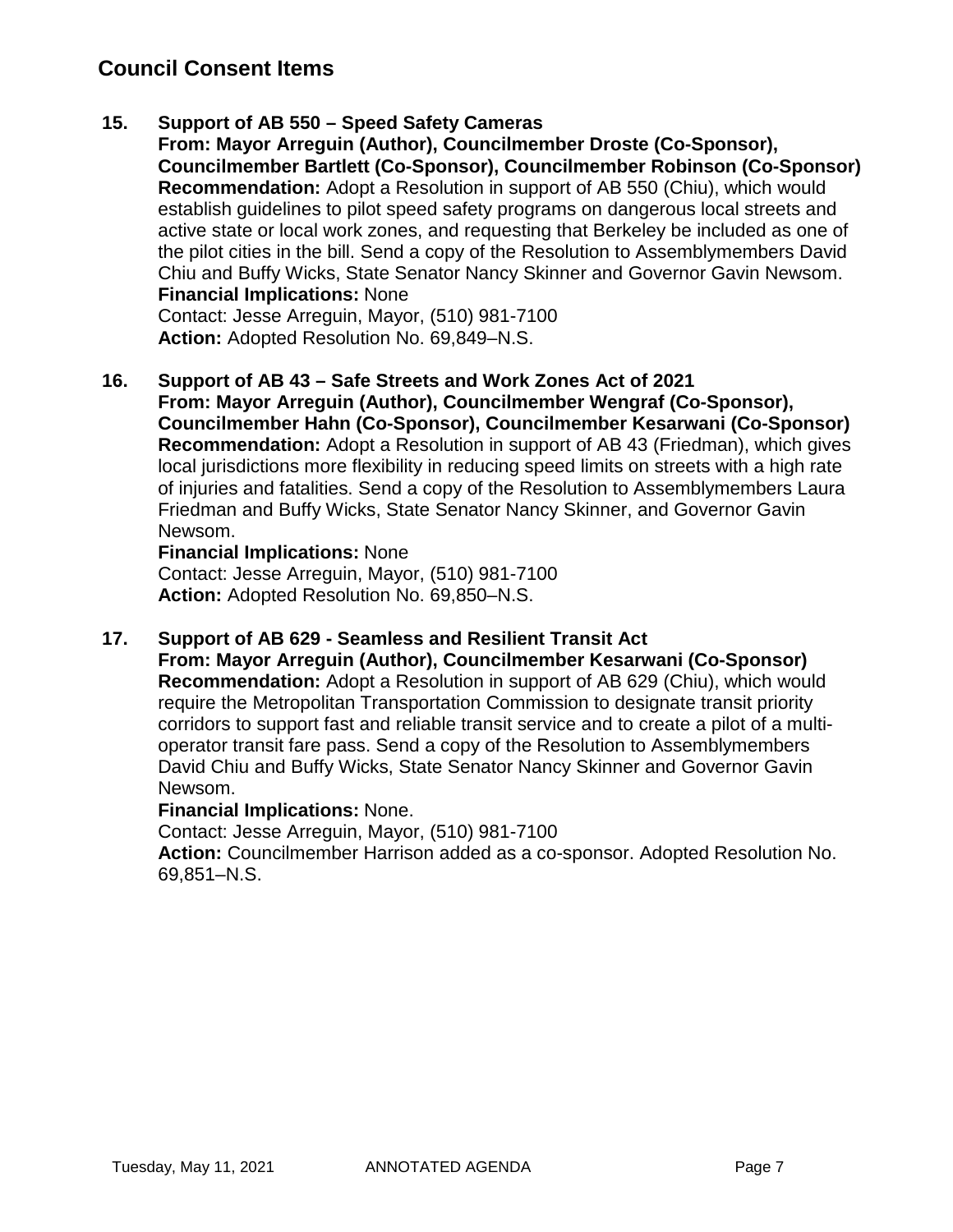### **18. Amending COVID-19 Emergency Response Ordinance Relating to Commercial Leases**

#### **From: Mayor Arreguin (Author)**

**Recommendation:** Adopt an urgency ordinance amending Berkeley Municipal Code Section 13.110.050 (COVID-19 Emergency Response Ordinance) to exempt from the provisions of the ordinance commercial leases where the lease term has expired and the City has issued a permit for the demolition or substantial alternation of the commercial unit.

**Financial Implications:** See report Contact: Jesse Arreguin, Mayor, (510) 981-7100 **Action:** Adopted Urgency Ordinance No. 7,762–N.S.

#### **19. Commit to C40 Race to Zero Campaign**

**From: Mayor Arreguin (Author), Councilmember Hahn (Co-Sponsor) Recommendation:** Adopt a Resolution committing the City of Berkeley to the C40 Race to Zero Campaign. **Financial Implications:** See report Contact: Jesse Arreguin, Mayor, (510) 981-7100 **Action:** Councilmember Bartlett added as a co-sponsor. Adopted Resolution No. 69,852–N.S.

# **20. Proclaiming May 2021 as Mental Health Month**

**From: Councilmember Taplin (Author), Mental Health Commission Recommendation:** Adopt a Resolution proclaiming May 2021 as Mental Health Month in the City of Berkeley.

**Financial Implications:** None. Contact: Terry Taplin, Councilmember, District 2, (510) 981-7120; Jamie Works-Wright, Commission Secretary, (510) 981-5400 **Action:** Adopted Resolution No. 69,853–N.S.

# **21. Resolution in Support of Green New Deal for Cities Act of 2021 From: Councilmember Taplin (Author), Councilmember Hahn (Co-Sponsor) Recommendation:** Adopt a resolution in support of the Green New Deal for Cities,

Counties, States, Tribes, and Territories by Reps. Cori Bush (D-MO) and Alexandria Ocasio-Cortez (D-NY), cosponsored by California's 13th Congressional District Rep. Barbara Lee (D-CA), representing Berkeley.

#### **Financial Implications:** None.

Contact: Terry Taplin, Councilmember, District 2, (510) 981-7120 **Action:** Councilmember Harrison and Mayor Arreguin added as co-sponsors. Adopted Resolution No. 69,854–N.S.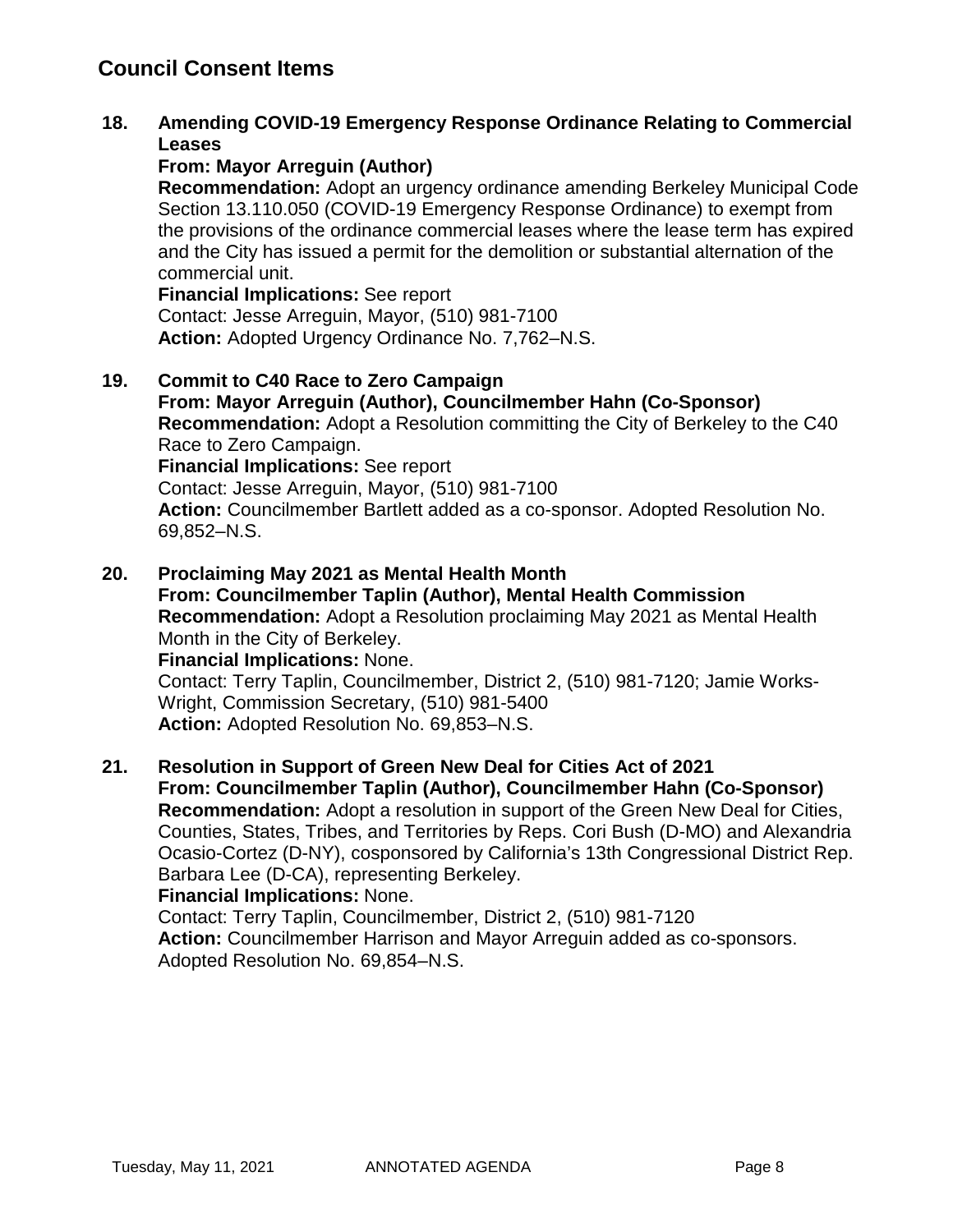# **22. Budget Referral: Traffic Calming of West Berkeley Pedestrian and Cyclist Crossings**

### **From: Councilmember Taplin (Author)**

**Recommendation:** That the City Council refers to the budget process the funding of traffic calming improvements as follows: Rectangular Rapid Flashing Beacons: Ashby Way and California Street; Sacramento Street and Channing Way; Cedar Street and Ninth Street; Sixth Street and Channing Way. Pedestrian Hybrid Beacons: Sacramento Street and Russell Street; Channing Way and San Pablo Avenue. **Financial Implications:** See report

Contact: Terry Taplin, Councilmember, District 2, (510) 981-7120 **Action:** Approved recommendation as revised in Supplemental Communications Packet #2 from Councilmember Taplin.

### **23. Support for Roadmap Home 2030 Plan**

**From: Councilmember Harrison (Author), Councilmember Hahn (Co-Sponsor) Recommendation:** Adopt a resolution affirming the importance of a multifaceted approach to addressing the housing crisis by endorsing the Roadmap Home 2030 plan and sending a letter to state lawmakers urging them to adopt the recommendations of the plan.

#### **Financial Implications:** None

Contact: Kate Harrison, Councilmember, District 4, (510) 981-7140 **Action:** Councilmembers Bartlett and Hahn added as co-sponsors. Adopted Resolution No. 69,855–N.S. as revised in the supplemental material submitted at the meeting by Councilmember Harrison.

**24. Resolution in support of AB 1289, Smart Climate Agriculture Program and AB 558, California School Plant-based Food and Beverage Program From: Councilmember Hahn (Author), Councilmember Harrison (Co-Sponsor), Mayor Arreguin (Co-Sponsor)**

**Recommendation:** Adopt a resolution in support of Assembly Bill 1289, Smart Climate Agriculture Program and Assembly Bill 558, California Plant-based Food and Beverage Program.

#### **Financial Implications:** None

Contact: Sophie Hahn, Councilmember, District 5, (510) 981-7150 **Action:** Adopted Resolution No. 69,856–N.S.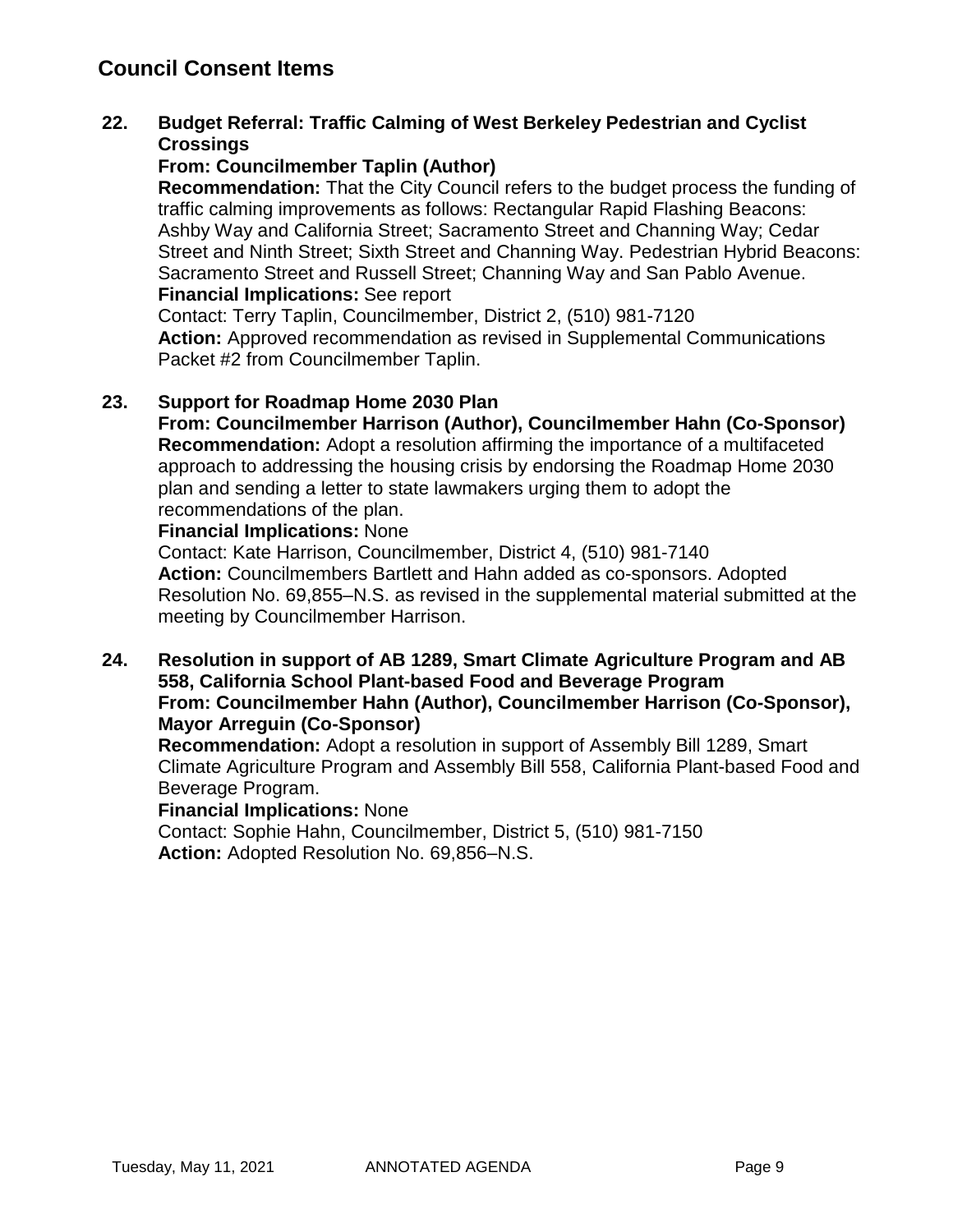# **25. Support for SB-15**

# **From: Councilmember Wengraf (Author), Councilmember Kesarwani (Co-Sponsor), Councilmember Harrison (Co-Sponsor)**

**Recommendation:** Send a letter of support for SB 15 (Portantino) Housing development: incentives: rezoning of idle retail sites, to Senators Portantino and Skinner, Assemblymember Wicks and Governor Newsom. SB 15 would incentivize affordable housing creation by providing grants to local governments who rezone idle retail sites to allow for affordable housing development.

#### **Financial Implications:** None

Contact: Susan Wengraf, Councilmember, District 6, (510) 981-7160 Action: Approved recommendation.

### **26. Support for Senator Warren's Student Loan Debt Relief Act (S.2235) From: Councilmember Robinson (Author), Councilmember Hahn (Co-Sponsor), Councilmember Wengraf (Co-Sponsor)**

**Recommendation:** Refer to the Council to adopt a resolution in support of Senator Elizabeth Warren's Student Loan Debt Relief Act, which would cancel student loan debt to promote economic growth and reduce wealth gaps.

#### **Financial Implications:** None

Contact: Rigel Robinson, Councilmember, District 7, (510) 981-7170 **Action:** Councilmember Taplin added as a co-sponsor. Adopted Resolution No. 69,857–N.S.

### **27. Support for AB 1238 and AB 122**

**From: Councilmember Robinson (Author), Councilmember Bartlett (Co-Sponsor), Councilmember Droste (Co-Sponsor), Mayor Arreguin (Co-Sponsor) Recommendation:** Send letters to Senator Nancy Skinner, Assemblymember Buffy Wicks, and the bills' authors in support of AB 1238 and AB 122, which would repeal jaywalking laws and allow bicyclists to treat stop signs as yield signs.

#### **Financial Implications:** None

Contact: Rigel Robinson, Councilmember, District 7, (510) 981-7170 **Action:** Approved Recommendation.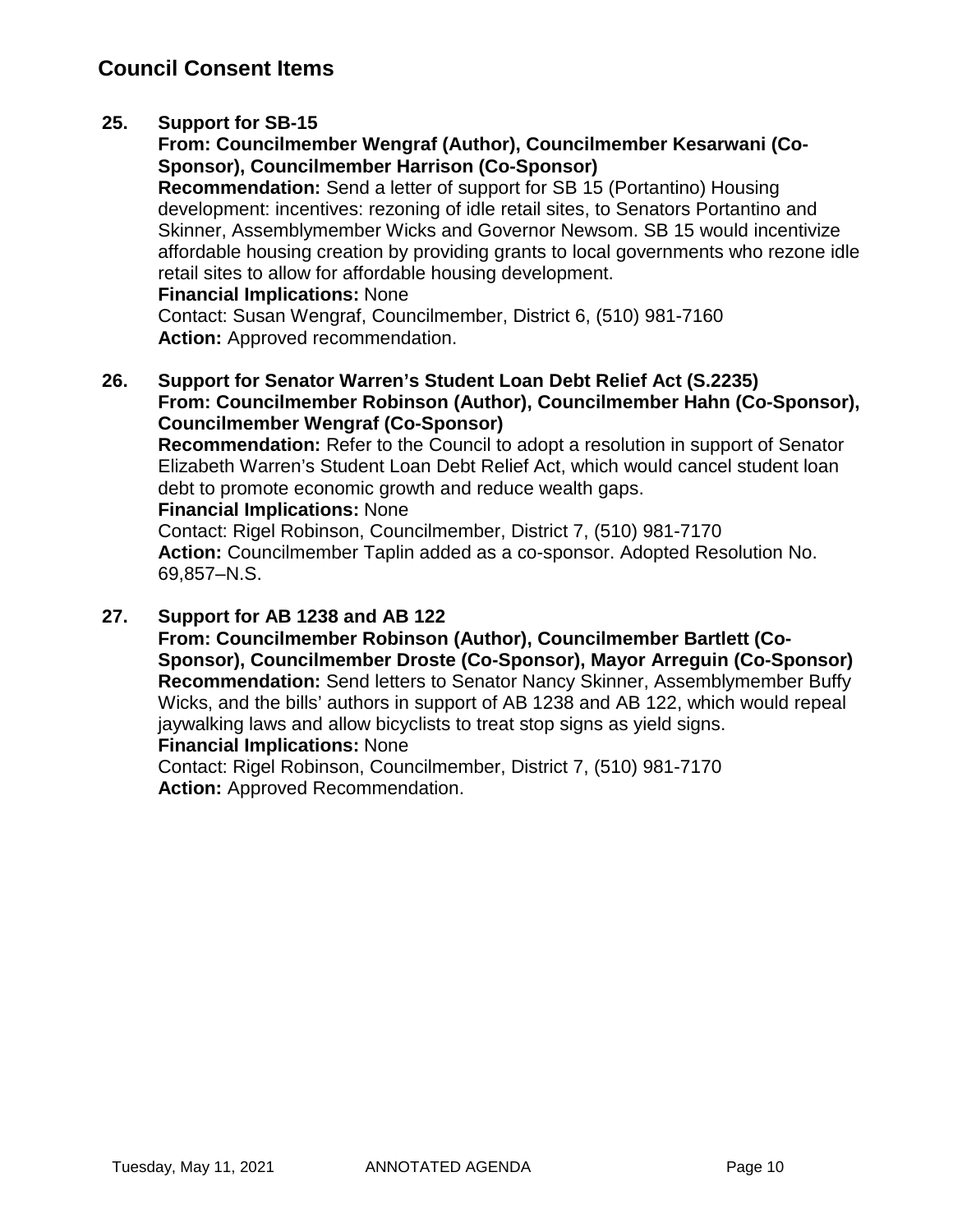# **Action Calendar – Public Hearings**

**28. Published Charges: Mental Health Clinical Services From: City Manager**

> **Recommendation:** Conduct a public hearing and, upon conclusion, adopt a Resolution establishing Published Charges for Mental Health Clinical Services for FY 2021. Published Charges are effective July 1, 2020.

**Financial Implications:** See report

Contact: Lisa Warhuus, Health, Housing, and Community Services, (510) 981-5400

**Public Testimony:** The Mayor opened the public hearing. 0 speakers. M/S/C (Arreguin/Wengraf) to close the public hearing. **Vote:** All Ayes.

**Action:** M/S/C (Arreguin/Harrison) to adopt Resolution No. 69,858–N.S. **Vote:** All Ayes.

# **Action Calendar – New Business**

**29. Audit Report: Data Analysis of the City of Berkeley's Police Response From: Auditor**

**Recommendation:** We recommend City Council request that the City Manager report back by November 16, 2021, and every six months thereafter, regarding the status of our audit recommendations until reported fully implemented by the Police Department.

#### **Financial Implications:** None

Contact: Jenny Wong, Auditor, (510) 981-6750

**Action:** 19 speakers. Presentation made and discussion held. The Auditor will release an updated version of the Audit Report with revised information.

# **Information Reports**

- **30. Berkeley Energy Commission Work Plan for 2021-2022 From: Energy Commission** Contact: Billi Romain, Commission Secretary, (510) 981-7400 **Action:** Received and filed.
- **31. Streets Audit Report Wins National Recognition From: Auditor** Contact: Jenny Wong, Auditor, (510) 981-6750 **Action:** Received and filed.

# **Public Comment – Items Not Listed on the Agenda –** 6 speakers.

# **Adjournment**

**Action:** M/S/C (Robinson/Harrison) to adjourn the meeting.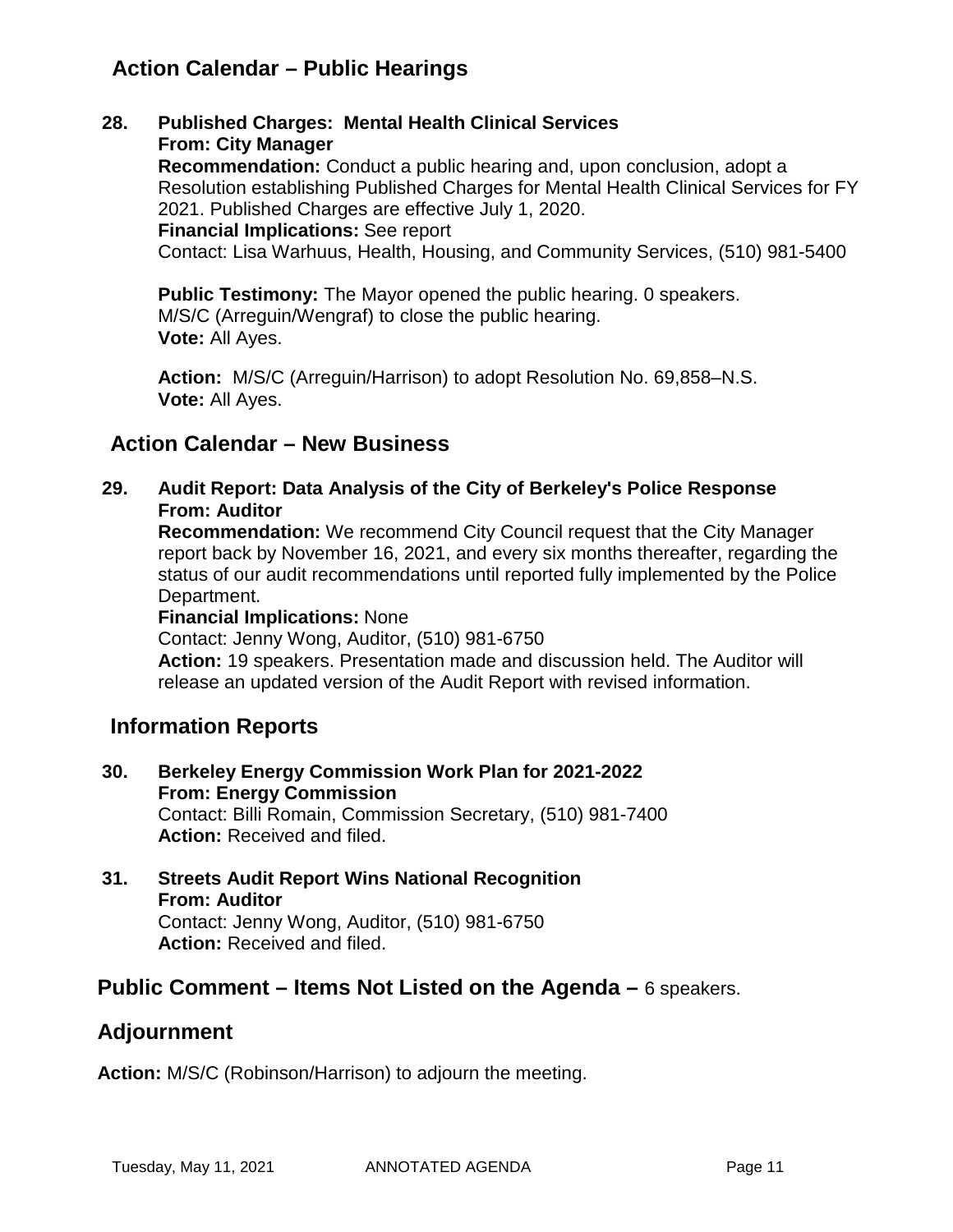**Vote:** Ayes – Kesarwani, Taplin, Bartlett, Harrison, Hahn, Wengraf, Robinson, Arreguin; Noes – None; Abstain – None; Absent – Droste.

Councilmember Droste absent 9:09 p.m. – 9:12 p.m.

Adjourned at 9:12 p.m.

# **Communications**

### **Referral to the City Manager to Streamline Accessory Dwelling Unit (ADU) Permit Review and Approval**

1. Disaster and Fire Safety Commission

#### **Budget and Policy Meeting**

2. Maria Yates (2)

### **Alta Bates Closure**

3. Mary Behm-Steinberg

### **Street Closure Request**

4. Teal Major

### **Police Funding**

5. Madeleine Surh

### **Hopkins Street Parking**

6. Councilmember Hahn

### **Understaffing of the Mobile Crisis Unit**

7. Mental Health Commission

### **Arts Funding Budget**

- 8. Lise Quintana
- 9. Carol Lashof

### **Parking Tickets**

10.Dawn Howard

### **Civilians Making Traffic Stops**

11.Stephen Williams

#### **New Political Party**

12.Christopher Johnson

#### **Hiring Freeze – Politicians Using My Ideas**

13.Christopher Johnson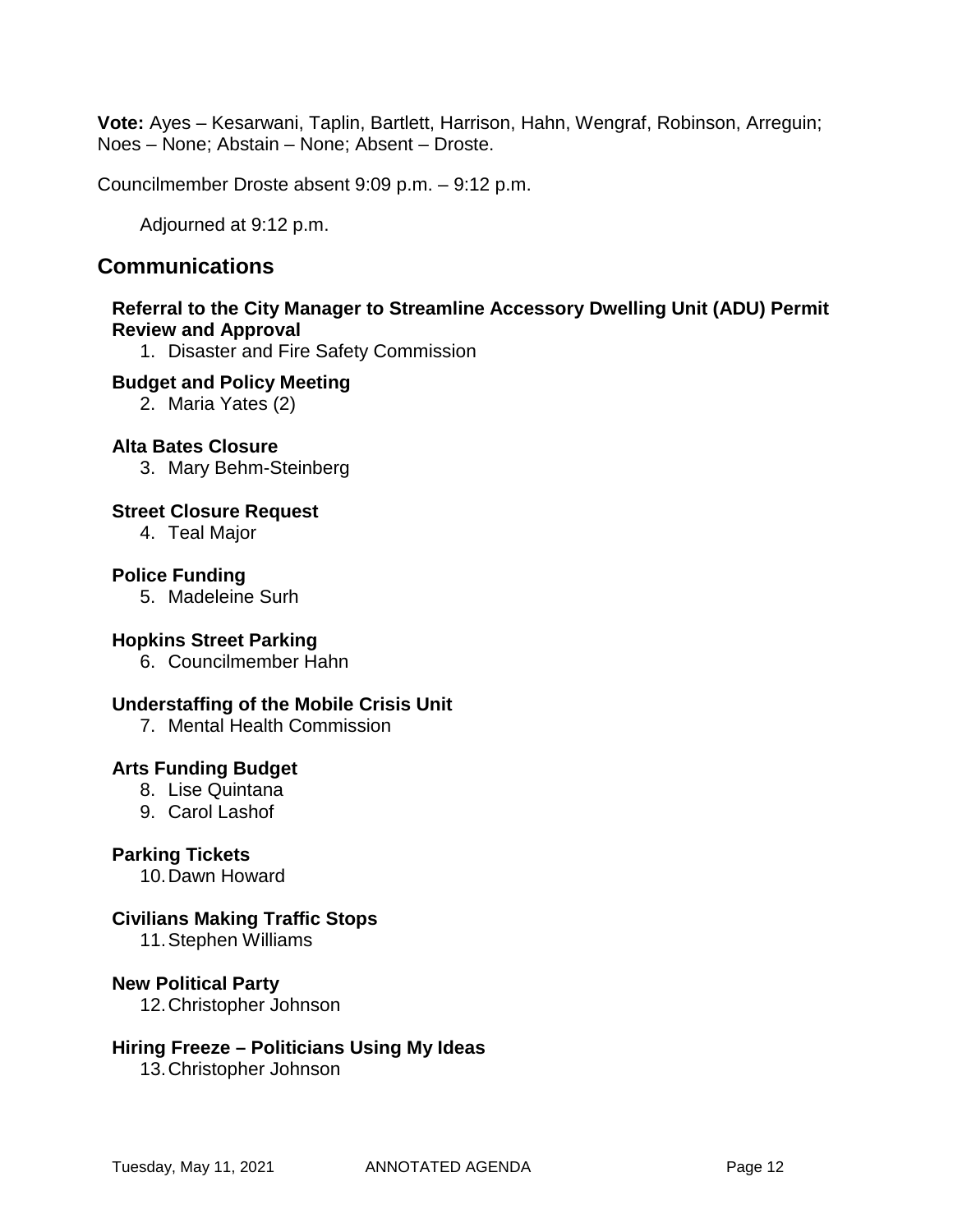#### **Oppose FAA Route Change**

14.Verona Fonte 15.Ardys D.

#### **Facebook Money is Taking Over Our State**

16.Margot Smith

#### **Support for Legislative Aides**

17.Igor Tregub

#### **Linkedin Account Hacked**

18.Chimey Lee

### **Black Lives Matter**

19.Thing4762@

#### **War Weapons**

20.George Killingsworth

### **Agenda and Rules Committee**

- 21.Chimey Lee
- 22.Thomas Lord

#### **Tenant Opportunity Purchase Act (TOPA)**

- 23.Human Welfare and Community Action Commission
- 24.Todd Darling
- 25.Anna Iglitzin
- 26.Gen Fujioka
- 27.Igor Tregub, on behalf of the Sierra Club Northern Alameda County Group
- 28.Alex Bush
- 29.Kathleen Crandall
- 30.Alison Hamaji
- 31.Kira Findling
- 32.Giancarlo Tucci-Berube
- 33.Merrie Sennett
- 34.S. Omowale Fowles
- 35.Adam Krause
- 36.Glen Bell
- 37.7 similarly-worded form letters

# **Supplemental Communications and Reports 1**

### **Item #22: Budget Referral: Traffic Calming of West Berkeley Pedestrian and Cyclist Crossings**

38.West Berkeley Artisans & Industrial Companies